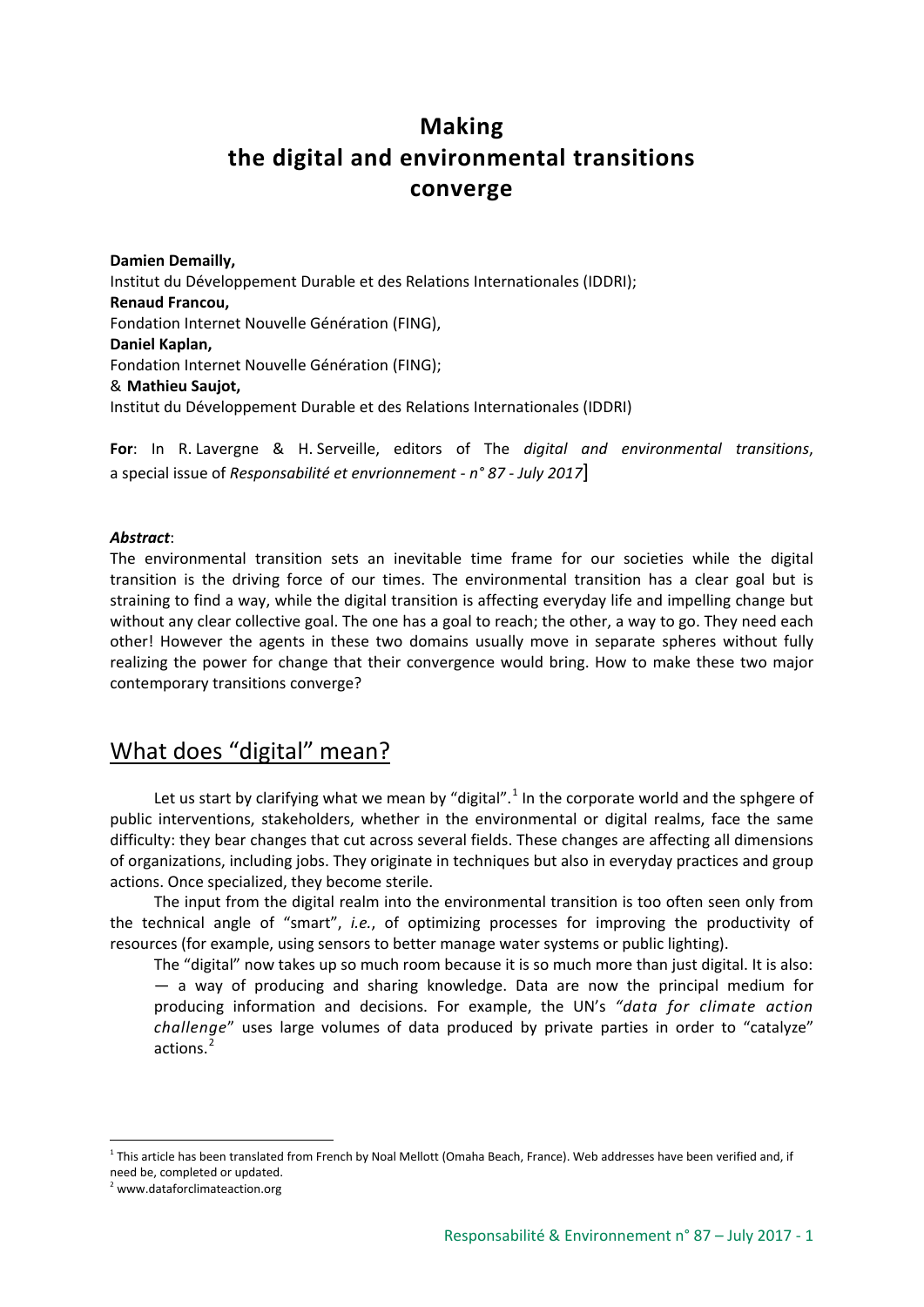— new individual and collective practices (SMS, social media, file-sharing, etc.). Despite their sometimes apparent futility, these uses might signal the start of bigger trends in sharing, exchanges and coordination. Notice the speed at which the social media have come to play a major role in election campaigns. Yet another example: the burgeoning of on-line shopping platforms.

— new forms of collective action and coordination ranging from the local to the global scale. Wikipedia shapes and shares knowledge among millions of cybernauts; on-line platforms in the "sharing economy" help people exchange (or share) vehicles, housing, gardens, etc.; and crowdfunding raises money for projects of all sorts.

Digital technology — taken in its full diversity and, therefore, beyond applications that merely involve computers and calculations (to which it is still too often reduced) — helps us explore the paths toward the environmental transition in a completely different way, by taking account of the social and collective dimensions.

How to place the digital, in all its dimensions, at the service of a more sustainable production or consumption of objects and services (of traveling for example)? How can the policies and strategies for the environmental and energy transitions adopt a "digital" perspective? For ecology, digital technology is both a necessity and a source of opportunities. These opportunities to explore are as complicated as they are exciting. But this calls for clarifying the links between the two transitions.

## Reckoning with both the risks and opportunities of using digital technology for sustainable development

The environmentalist community is wary of the promises borne by technical innovations. One of its pillars has been the critique of technology and economic growth. Environmentalists tend to focus on: the wastes resulting from manufacturing, the consumption of energy and the risks of rebounds as, for example, savings from improvements in automobile technology were immediately reinvested in more horsepower and comfort. They are not wrong. At present, the production of digital equipment and the use of information and communications technology (henceforth ICT) and of the Internet leave a huge environmental footprint.<sup>[3](#page-1-0)</sup> Besides, current trends in digital technology are making the footprint heavier. For instance, the growing demand for computing power speeds up the obsolescence of equipment; but as we know, much of this technology's environmental impact is concentrated in the manufacturing phase for making equipment. The general movement toward the cloud and the Internet via connected devices risks multiplying the energy consumed to manage and process data. All this convincingly argues for a new approach. The digital realm must better take account of environmental issues in both the design of its services and its effects on society.<sup>[4](#page-1-1)</sup>

Digital technology, even in the form of a collaborative platform for exchanging goods, does not by itself enable us to change our consumption patterns and thus curb our use of resources. As the PICO project has demonstrated, $5$  reselling used goods over the Internet to cybernauts may push buyers to purchase new objects more frequently. Digital technology is now the preferred medium for our life-styles; but as we know, our way of life is too expensive for the planet's equilibrium. In the current system, the gains in efficiency due to ICT risk being reinvested in ever more consumption and material growth, a trend observed over the past decades.

1

<span id="page-1-0"></span><sup>3</sup> *Cf.* GDS EcoInfo (http://ecoinfo.cnrs.fr).

<span id="page-1-1"></span><sup>4</sup> This figures in our project "Ecology by design by transitions" (http://fing.org/?Parution-du-Cahier-d-exploration&lang=fr & http://www.transitions2.net/catalogue/view/1104/cahier-dexploration-ecology-by-design-by-transitions%C2%B2).

<span id="page-1-2"></span><sup>5</sup> www.iddri.org/Themes/01-PicoPaper\_ISSUE-BRIEF\_13juillet.pdf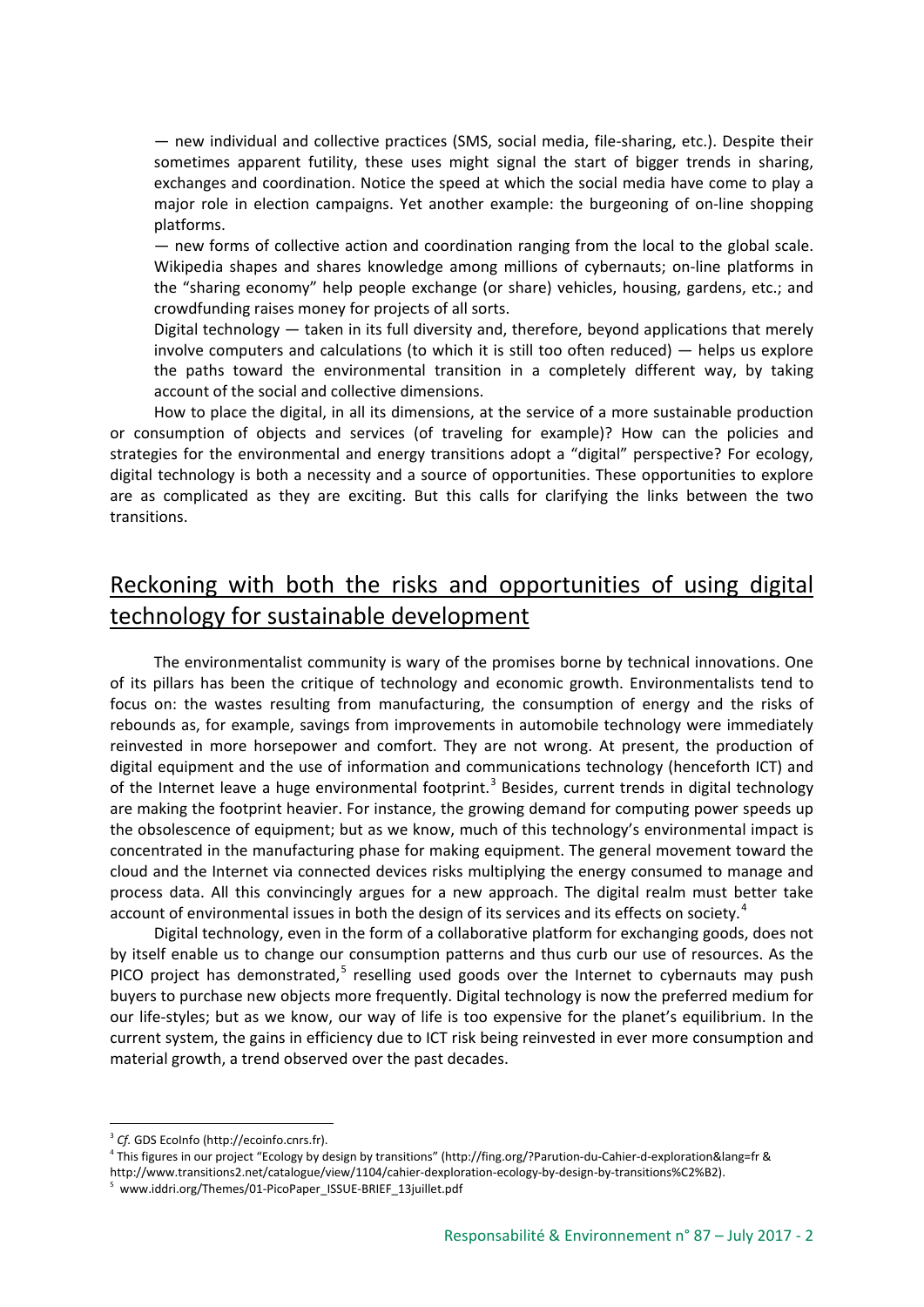On the one side, the environmentalist community must broaden its view of digital technology. This technology bears promises; it provides tools and applications for measuring and understanding not only climate change but also pollution from day to day — tools for shared forms of consumption or transportation, for "citizen sciences" (the collaborative efforts in favor of biodiversity, not to mention open-source, low-tech programs in energy and agriculture), for a massive mobilization (for example, to replace fossil fuels with renewable energy sources) $<sup>6</sup>$  $<sup>6</sup>$  $<sup>6</sup>$  and for managing the complex flows</sup> of transactions in a circular economy. Our environmentally friendly actions stand to make major gains by relying on this technology for: information, the involvement of citizens and stakeholders, collaboration, organization, changes of scale, etc.

On the other side, the players in digital technology consider themselves to be environmentalists by nature; the characteristics that stand out in their self-perception are immateriality and efficiency. Surfing on a wave of ongoing innovation unfurling in all directions, these economic agents instantly see the opportunities but, only much later, the risks. After all, innovating cannot occur without a wisp of optimism. Some of them have gradually come to use current environmental issues as a stimulant for their quest for innovations. Many innovators are now coming to grips with environmental issues by using the tools for dematerialization, sharing, reducing wastes and changing behaviors<sup>[7](#page-2-1)</sup> or by trying to disrupt markets (energy, transportation or the manufacturing and distribution of merchandise). Regardless of the power of their ideas, they usually lack the tools for measuring how much their honestly made promises would, if kept, reduce their environmental footprint.<sup>[8](#page-2-2)</sup> In a system of innovation still entirely focused on the corporate potential for growth and making a profit, reducing the environmental footprint is an objective that — when it is treated like a positive externality — will not survive the first difficulties encountered or the shifts in business strategies.

Despite the still fragile convergence between the digital and environmental transitions, we do notice the emergence of decisive knowledge and methods in several fields. Are the methods for "green computing" robust enough to reduce the environmental footprint of computer services in big corporations? Several studies have demonstrated the potential of car-pooling and -sharing for short rides $9$  and of multimodal transportation systems for a more sustainable geographical mobility. The Agir Local project in France has shown how, at the local level of government, the persons working on environmental and digital issues can usefully collaborate.<sup>[10](#page-2-4)</sup> The Innovation Facteur4 project has shown how digital tools now available can help innovators and investors to see to it that the environmental footprint has a serious place in their programs. Furthermore, platforms for crowdsourcing or for open government, as in Paris, $11$  have enabled citizens to take an active part in local affairs. Digital technology can boost citizen participation, which is essential for realizing the environmental transition, which concerns all of us.

<u>.</u>

http://www.transitions2.net/catalogue/view/1020/kit-agirlocal

<span id="page-2-0"></span> $6$  https://350.org/

<span id="page-2-2"></span><span id="page-2-1"></span><sup>&</sup>lt;sup>7</sup> CivicTech, for example (http://civictechno.fr/tag/civictech/).<br><sup>8</sup> As we observed in the Innovation Facteur4 project (http://www.transitions2.net/catalogue/view/1134/a-la-recherche-delinnovation-facteur-4), which is part of the Transitions2 Program).

<span id="page-2-3"></span><sup>9</sup> http://www.iddri.org/Publications/Mobilite-collaborative-des-promesses-aux-enjeux-pour-les-pouvoirs-publics?fr

<span id="page-2-4"></span> $10$  http://www.neolab.bretagne.developpement-durable.gouv.fr/article52.html &

<span id="page-2-5"></span> $11$  http://citiscope.org/commentary/2017/04/yes-govtech-can-change-way-cities-function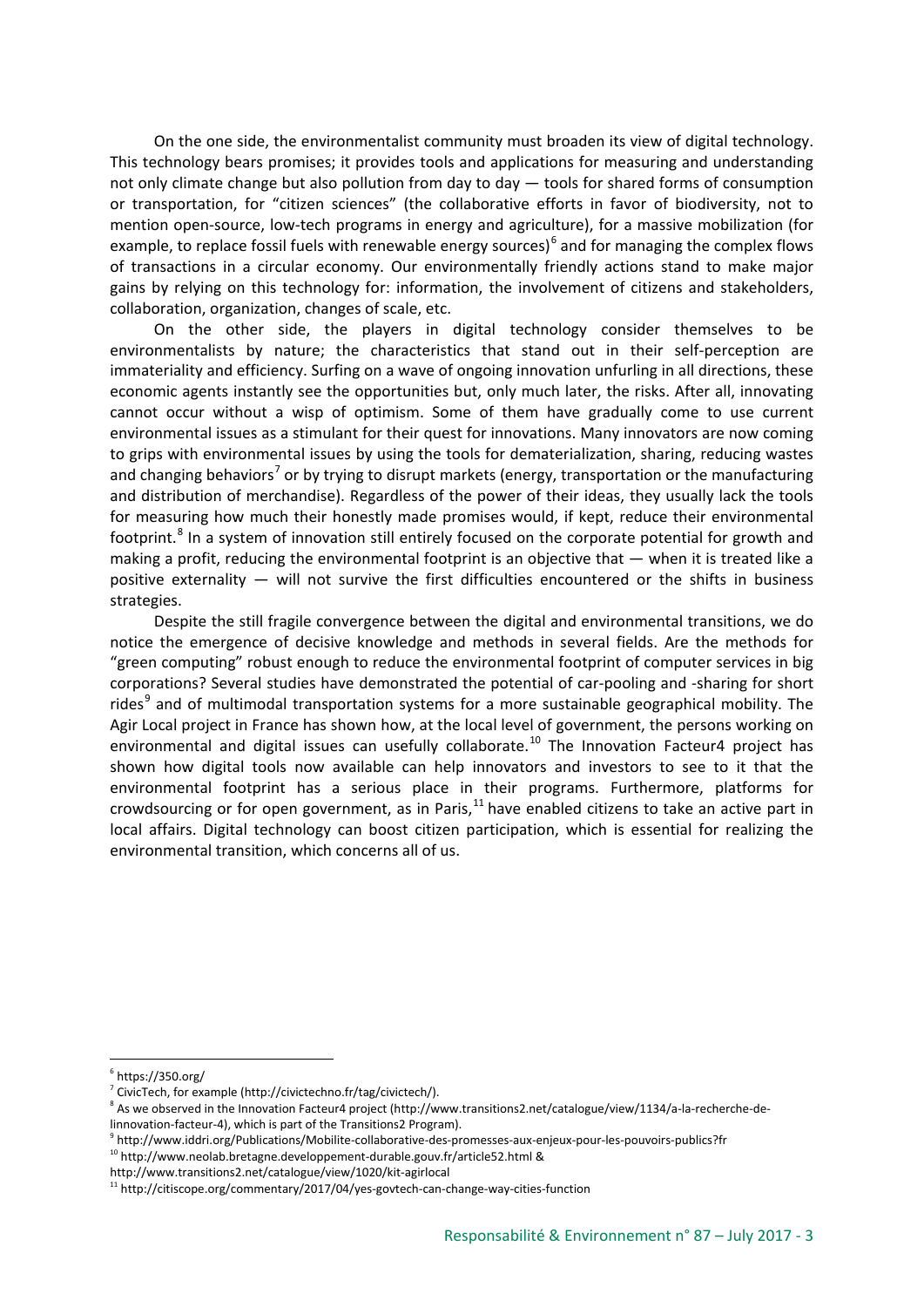## New public policies for making the environmental and digital transitions converge

Although many a question remains standing, we are already sufficiently informed to start making the two transitions converge.

For innovators in digital technology to massively turn toward the environmental transition, there must be a firm intention, embedded in their business model and based on a system of innovation for measuring success with indicators that are not merely financial. How to do this? By, first of all, modifying the tools of selection and support used by public and private parties<sup>[12](#page-3-0)</sup> and, too, by modifying our methods of measuring value and assessing impacts. The objective is twofold: design digital solutions that, instead of fueling the trends toward planned obsolescence and more energy orient the finality of innovations toward the environmental transition. The government seems to have understood the need for such efforts; evidence of this is its fostering of GreenTech incubators.<sup>[13](#page-3-1)</sup>

Focused, as they are, on their tools and values, innovators do not necessarily have either the visibility of, or control over, the complex interactions that lead to the invention of their solutions or on which these solutions depend. Beyond its rebound effects, an innovation will not achieve the hoped-for results if there is no system for deploying it. For example, an application for pooling cars for short-distance rides cannot have a major impact if it is not part of a locally organized transportation system. Such solutions lead to gains only if they fit into an adapted system. Public authorities at various levels must intervene to foster virtuous cycles of this sort.

For sure, local authorities have a key part to play in supporting the most profitable digital innovations and integrating them into sustainable development at the local level. Our work has pointed in a few relevant directions. Local authorities must gradually try to better understand and apprehend the slew of innovations, to be capable of identifying those that might be useful and that square with their actions in various fields of urban policy. It is necessary to organize the pooling of resources and e exchange of experiences among public authorities. This is necessary to cope effectively with the continuous flow of innovations streaming toward them in quest of backing. This multiplication of exchanges should lessen the cultural differences between entrepreneurs and public authorities, which often make it complicated for them to work together.

Local authorities must also know how to back local experiments so as to orient them toward the goals of sustainable development. Innovators would thus test their innovations and come to understand the problems related to a large-scale diffusion — all the more so since the solutions best in line with the general interest are often those that have the most difficulty developing alone. Behind the catchall of experimentation, deeper changes are taking place in "digital culture": the acceptance of failure as a learning experience, openness, the sharing of data in order to better evaluate and understand experiences, the iteration lemma, etc. The project Etalab has the ambition of introducing this mentality in French government services.<sup>[14](#page-3-2)</sup> If it is missing, there can be no real transformation through digital technology.

1

<span id="page-3-0"></span> $12$  The Innovation Facteur4 project is working on this, as well as Bpifrance, which published in 2015 a handbook, "Innovation Nouvelle Génération", for its account officers (available on the web site: http://www.bpifrance.fr).

<span id="page-3-1"></span><sup>13</sup> https://www.ecologique-solidaire.gouv.fr/reseau-dincubateurs-greentech-verte

<span id="page-3-2"></span><sup>14</sup> https://www.etalab.gouv.fr/qui-sommes-nous